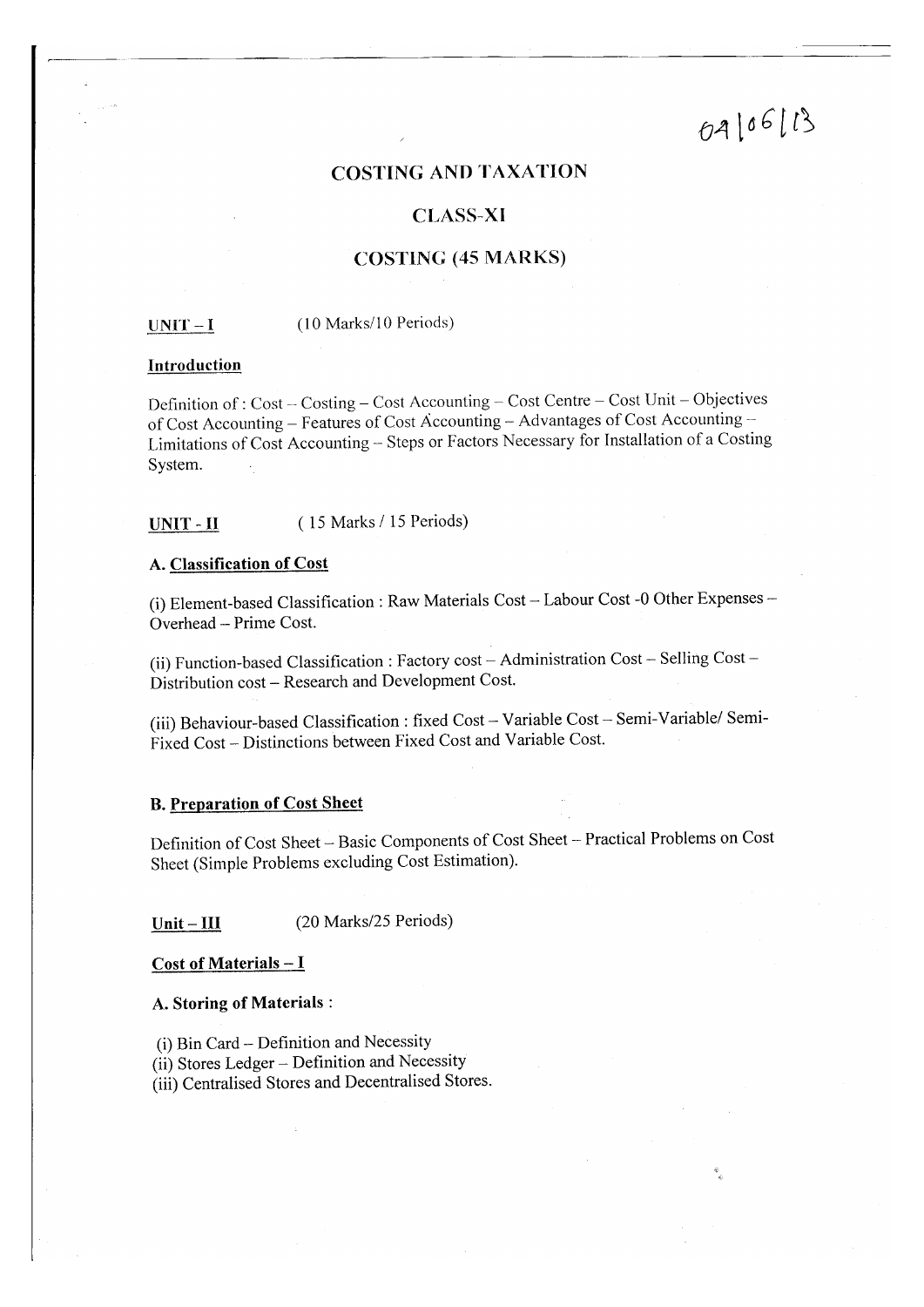### **B. Materials Control**

(i) Necessity of Material Control

(ii) Fixation of Stock Levels of Materials : Re-order Stock Level - Maximum Stock Level - Minimum Stock Level - Average Stock Level - Danger Stock Level (with Simple Practical Problems)

(iii) Fixation of Economic Order Quantity (EOQ) : Definition and Advantages of EOQ -Simple Problems on Determination of FOQ (with the help of Formula)

# TAXATION (4s MARKS)

 $UNIT - I$ 

(15 Marks / 18 periods)

a) A brief history of Income Tax in India, Tax structure in India - Direct Tax, Indirect Tax.

b) Basic Concepts and definitions under Income Tax Act: - Previous Year, Assessment year, Assessee, Person, Sources of Income, heads of Income, Gross Total Income, Total Income.

c) Incomes which do not form part of Total Income: Receipts by a member from Hindu Undivided family [Section 10(2)], Share of profits from a partnership firm [Section 10(2A)], Sums received under life insurance policy [Sectionl0 (10D)], Daily allowances to MPs and MLAs [Section 10 (17)], Awards [Section 10(17A)], Income of a local authority [Section 10 (20)], Income from dividend [Section 10 (34)], Income from units [Section 10 (35)], Long term capital gains from transfer of equity shares or units [Section 10(38)1.

 $UNIT - II$  (10 Marks / 7 Periods)

Residential Status and Incidence of Tax of individual assessee.

 $UNIT - III$  (5 Marks / 5 Periods)

Agricultural Income: Definition, Taxability of income from sale of tea and coffee grown and manufactured in India. Very common instances of agricultural incomes and non-agricultural incomes.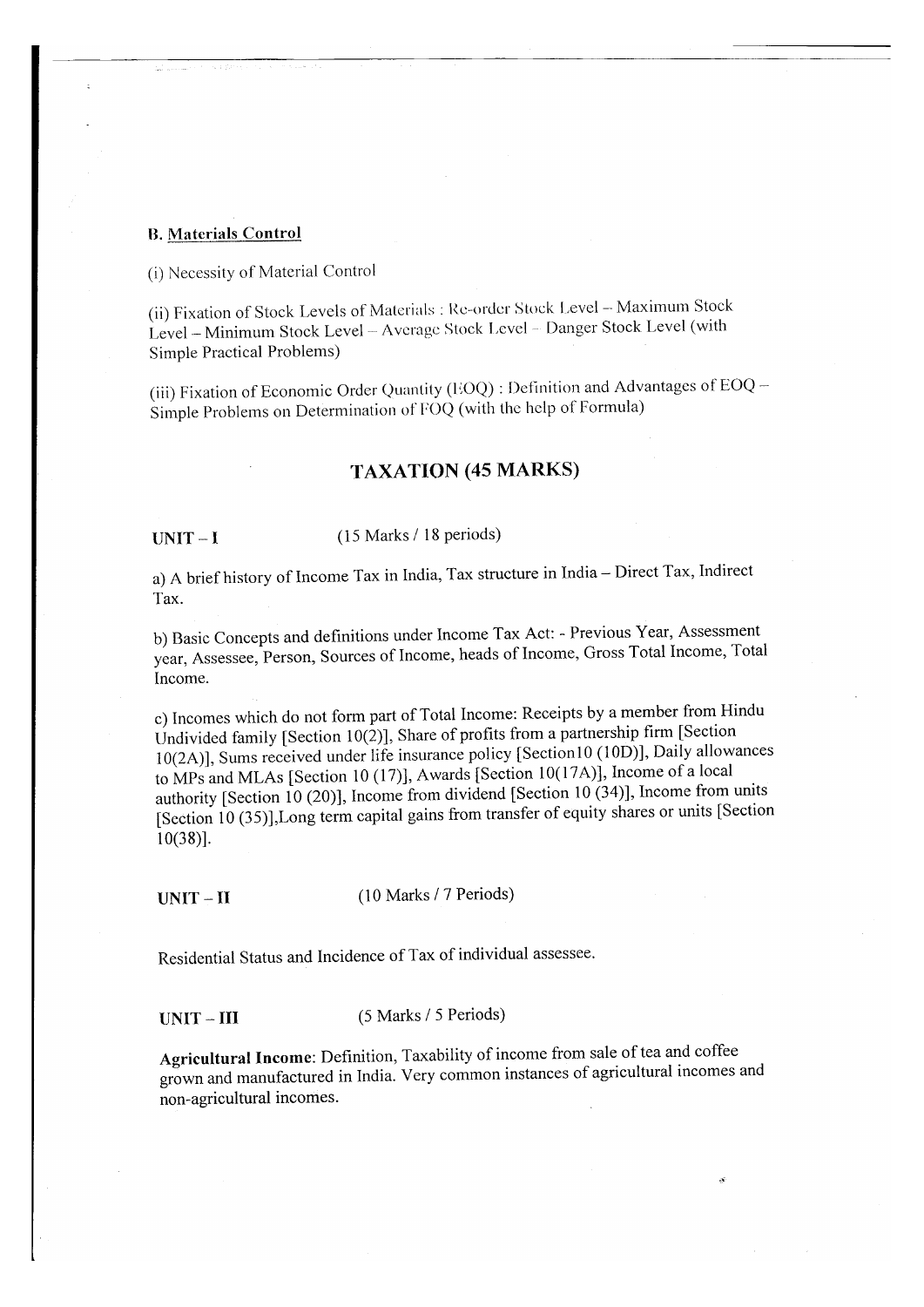#### (15 Marks / 20 Periods)  $UNIT - IV$

# Income under the head "Salaries":

A. Basis of charge (Section 15), Essential norms of salary income, Allowances : - Basic Salary, Dearness Allowance, City Compensatory Allowance, House Rent Allowance [Section 10(13A)], Medical Allowance, Bonus, Children Education Allowance, Transport Allowance,

B. Perquisites [Section  $17(2)$ ]: -

a) Valuation of rent free unfurnished accommodation provided to (i) Central and State Government Employee and (ii) Private Sector Employees [Rule  $3(1)$ ] - Valuation of rent free furnished accommodation.

b) Valuation of perquisites in respect of (i) Free education to employee's children: (ii) Payment of school fees by the employer, (iii) Education facility in employee's institute.

c) Very common examples of tax free perquisites

III. Deduction for professional tax or tax on employment [Section 16(iii)].

(10 MARKS/15 PERIODS) **PROJECT**  $\tau_{\rm A}$ 

1. Visit any manufacturing firm, collect real data and prepare a detailed Cost Sheet.

2. Collect data from any relative, who is a salaried person and compute his / her income from salary [excluding perquisites].

 $\frac{1}{2}$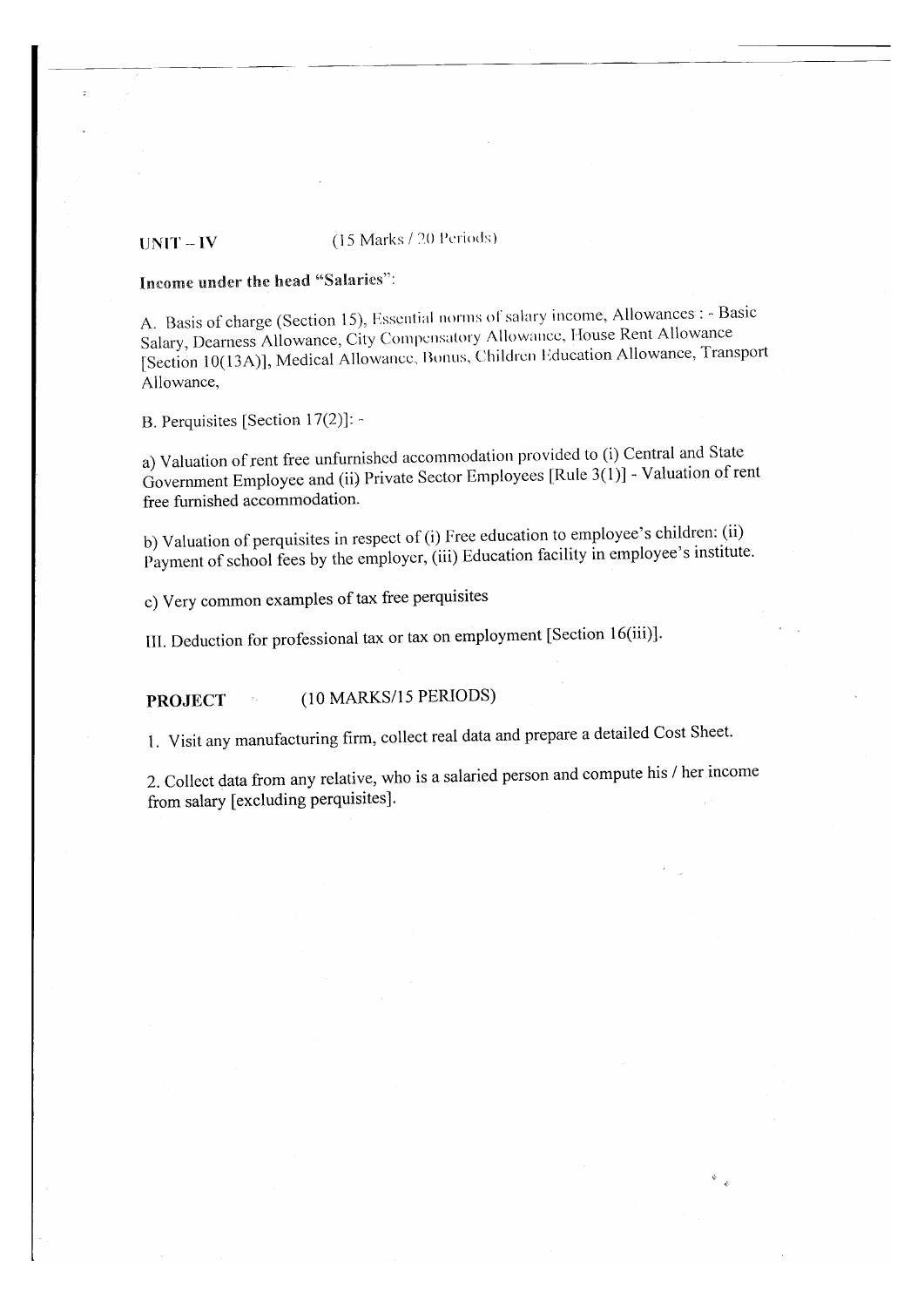# **COSTING AND TAXATION**

# **CLASS-XII**

# **COSTING (40 MARKS)**

 $UNIT-I$ (10 Marks/10 Periods)

# **Cost of Materials - II**

Methods of Pricing Materials issues from Stores and Preparation of Stores Ledger Accounts - FIFO Method, LIFO Method, Simple Average Method - Weighted Average Method - Advantages and Limitations of FIFO Method, LIFO Method, Simple Average Method and Weighted Average method.

#### $Unit-H$ </u> (25 Marks / 25 Periods)

### I. Cost of Labour

Time keeping – Methods of Time keeping (Manual and Mechanical) – Features of a Good Time Keeping System.

Time Booking - Methods of Time Booking Idle Time - Causes of Idle Time.

# **II. Methods of Remuneration**

A. Time Rate Wage - Advantages & Limitations

B. Straight Piece Wages and Simple Problems Limitations.

C. Differential Price Wage Rate: Taylor's Differential Price Wage Rate - Advantages and Simple Problems Limitation. Merrick's Differential Piece Wage Rate Method -Concept and Simple Problems.

D. Halsey and Rowan Premium Bonus Schemes - Concepts and Simple Problems.

 $Unit - III$ (5 Marks / 5 Period)

#### **Basic Concept of Overhead**

Definition of Overhead - Importance of Overhead - Classification of Overhead (only element-based, function-based and behaviour-based classification) - Distinctions between Overhead and Prime Cost.